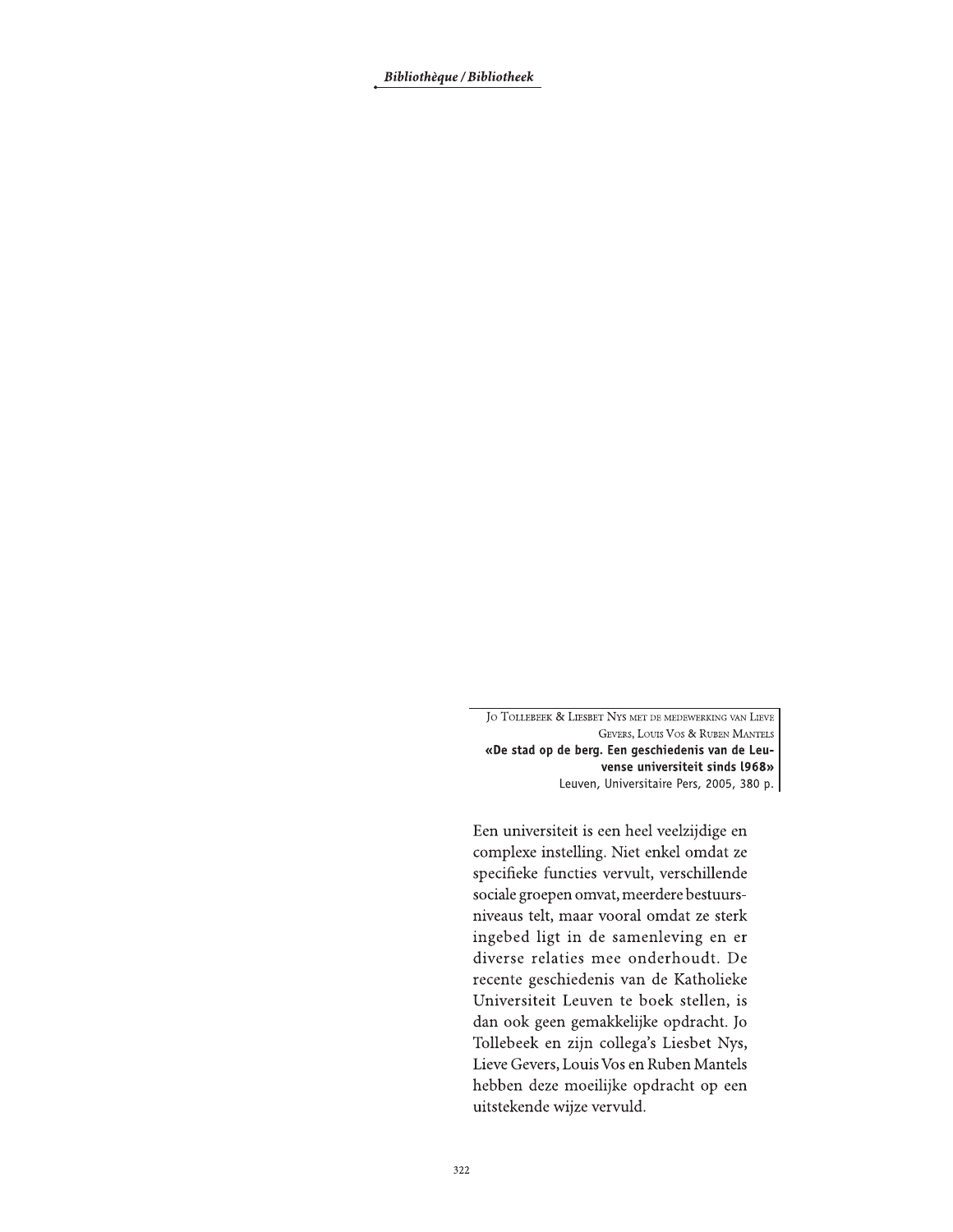Ze kozen voor de behandeling van een breed spectrum van thema's. Het scheidingsverhaal van 1966-1969, de structuren, de professoren, de studenten en het administratief en technisch personeel, onderwijs, onderzoek en dienstverlening, de materiële infrastructuur, het financiële beleid en de relaties met de levensbeschouwelijke stromingen komen alle uitvoerig en via een thematischchronologische aanpak aan bod. Maar naast deze veeleer voor de hand liggende thema's, is er ook ruimte voor "modernere" onderwerpen. Zo komt de bureaucratiseringstendens op verschillende domeinen goed uit de verf, is er een interessant stuk waarin het zelfbeeld van de universiteit geconstrueerd wordt vanuit de herdenkingen, de rituelen en de activiteiten van de alumni en is ook de analyse van engagement, ethos en zingeving uitgegroeid tot een genuanceerd hoofdstuk. Alle onderdelen bevatten uiteraard nieuwe gegevens, maar sommige zijn qua aandachtspunten ook vernieuwend. Zo is het verhaal over het professorenkorps opgebouwd rond de verschillende generaties die vanaf 1968 actief waren en wekken fenomenen als de terugkeer van de "kolonialen", de uittredende priesters, de ex-seminaristen en de dynastievorming de belangstelling van de auteurs. Ook de vervrouwelijkingproblematiek wordt met zorg bestudeerd. Technisch moeilijker materies als het financiële beleid en de bouwpolitiek worden dan weer op een zeer verstaanbare wijze gebracht. In het Balans-hoofdstuk worden de thema's vervolgens samengebracht, waardoor het boek een grotere eenheid krijgt, hoewel de lezer ook elders niet gestoord wordt door een te strakke fragmentering. De twee hoofdauteurs hebben overigens zorgyuldig gewaakt over eenheid in aanpak en stijl.

Het boek is voortreffelijk gedocumenteerd. De universiteit stelde haar meest recente archieven open en daar is op een intense wijze gebruik van gemaakt, evenals van talrijke interviews met geprivilegieerde getuigen.De variëteit van uitgegeven bronnen is eveneens groot en uiteraard kennen de auteurs goed de bestaande literatuur. Bij elk onderdeel stellen ze een op de inhoud gerichte beredeneerde bibliografie op en de onderzoeker die bepaalde onderwerpen verder wil uitdiepen kan terugvallen op een nuttig overzicht van de Leuvense archivalia en publicaties.

De toon van dit boek past bij het Oosterlinck-tijdperk : zakelijk en kritisch. Hoewel er met (te) weinig cijfers werd gewerkt, overheerst toch nuchterheid en realisme. Moeilijk of delicate ontwikkelingen en problemen worden niet onder de mat geveegd. De moeizame doorbraak van vrouwen op hogere echelons, de financiële problemen die met de bouw van sommige prestigeprojecten gepaard gingen, de kloof tussen academisch personeel en het Administratief- en Technisch Personeel (ATP), de noodzakelijke sanering van het ziekenhuis : die en andere netelige onderwerpen krijgen ruim aandacht. En wie in Leuven bestuursverantwoordelijkheid gedragen heeft, moet zich niet aan een hagiografie verwachten. Op een pragmatische wijze wordt de balans gemaakt van wat tot stand werd gebracht, zonder dat de zwakkere resultaten verzwegen worden. Misschien is het jammer dat deze groep bestuurders nergens sociologisch geduid worden. Ze hebben immers in belangrijke mate mee de evolutie van de universiteit bepaald.